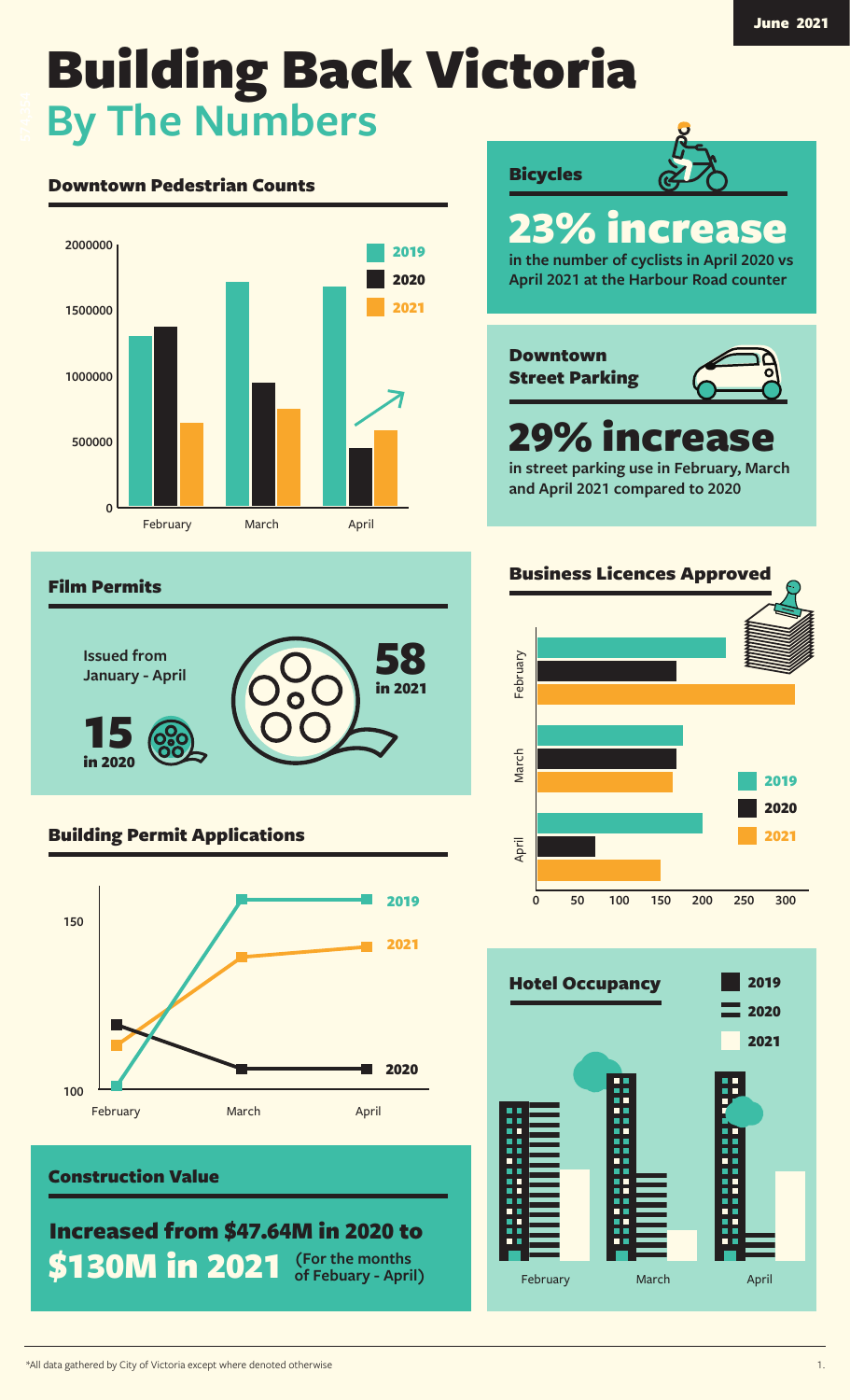# DOWNTOWN PEDESTRIAN COUNTS

# Total, all active counters \*DVBA





# Total, Government Street only \*DVBA





# Daily average of all Government Street counters \*DVBA



# Daily, average of all active counters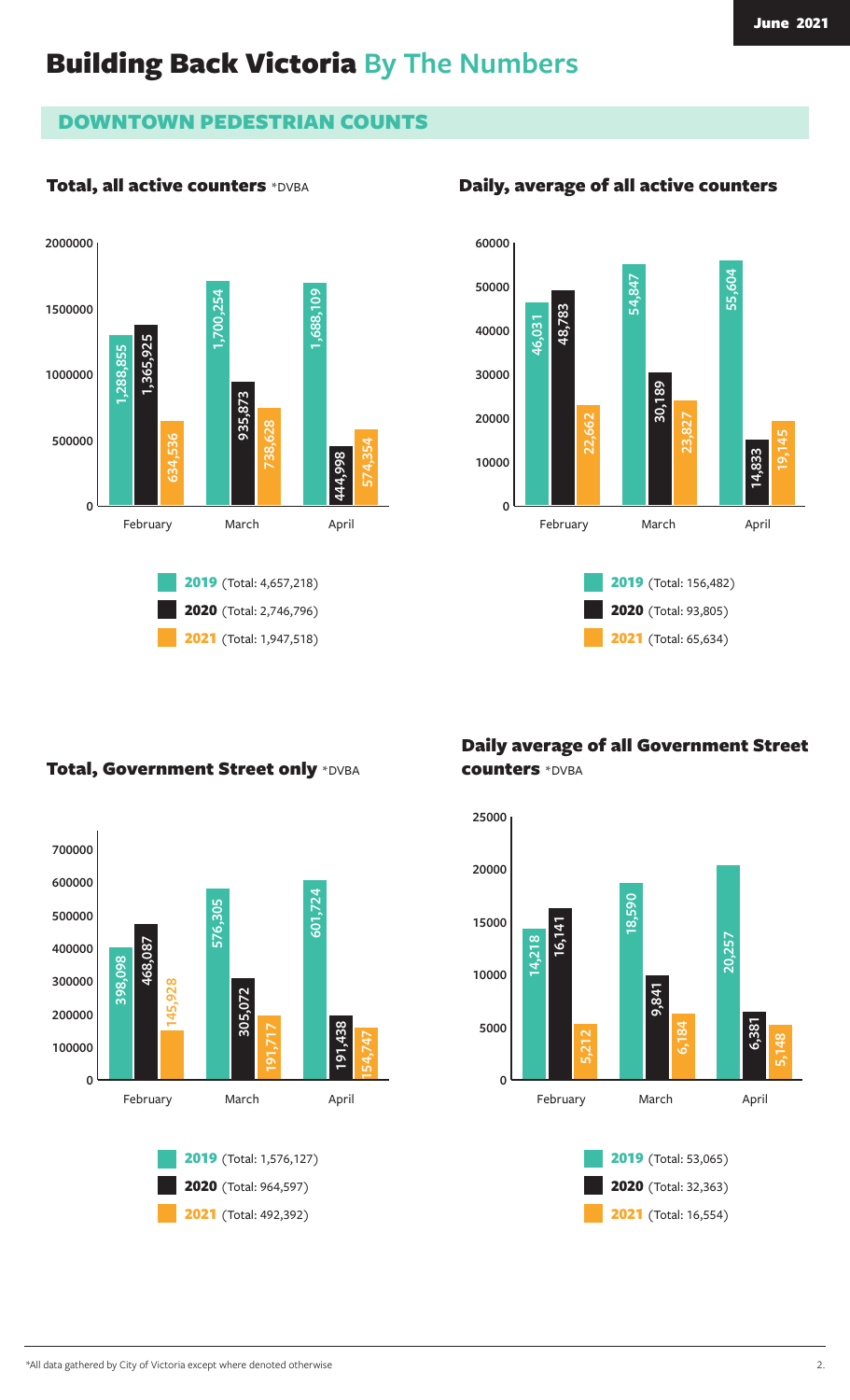# **BICYCLES**

#### Bike counter

This counter is located at the north end of Harbour Road on the Galloping Goose trail.





PARKING



#### Parking on street transactions

#### Parkade transactions



# ParkVictoria transactions

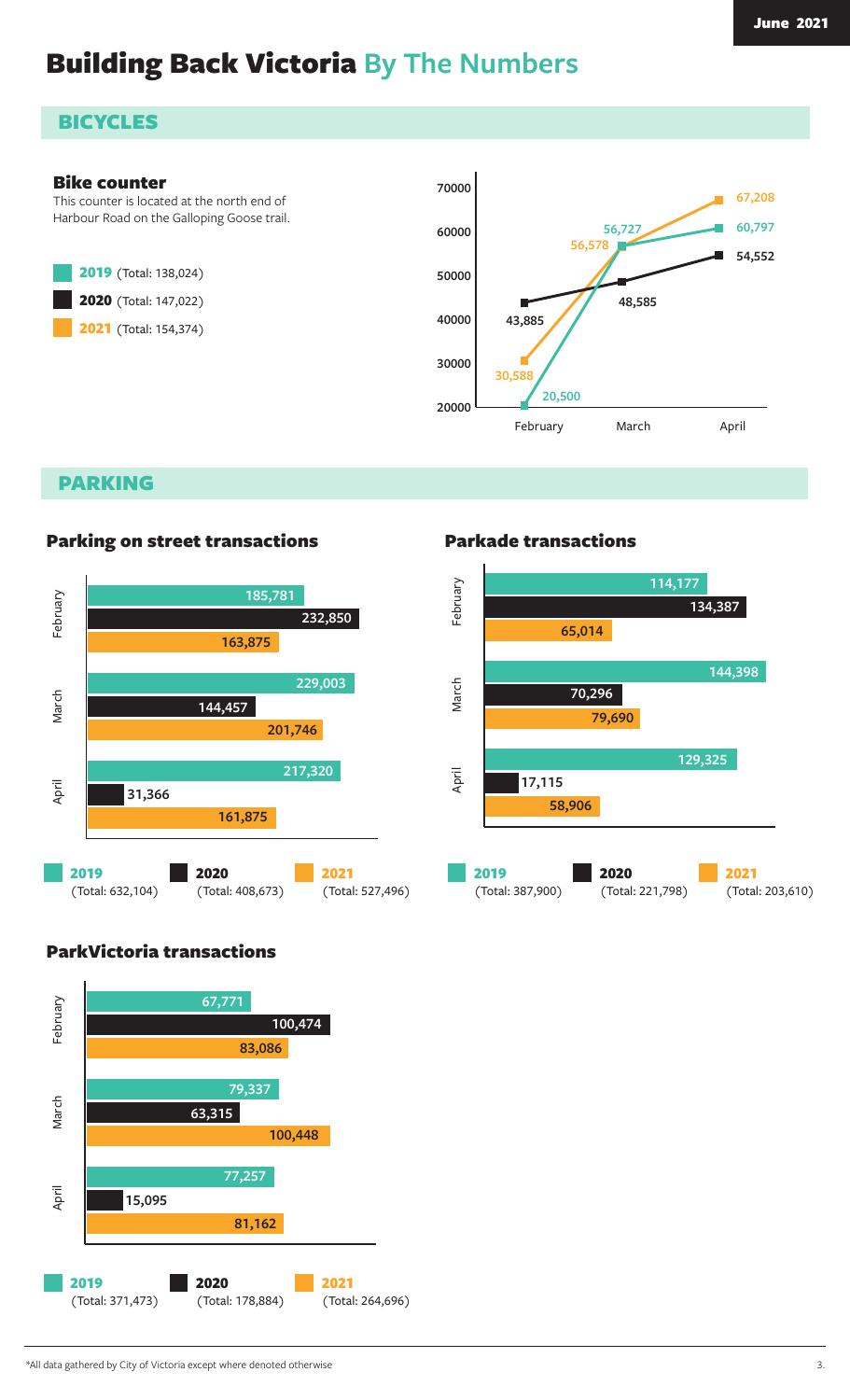# BUILDING PERMITS

# Building permit applications





Construction value (\$ millions)

#### BUSINESS LICENCES

#### New business licences approved